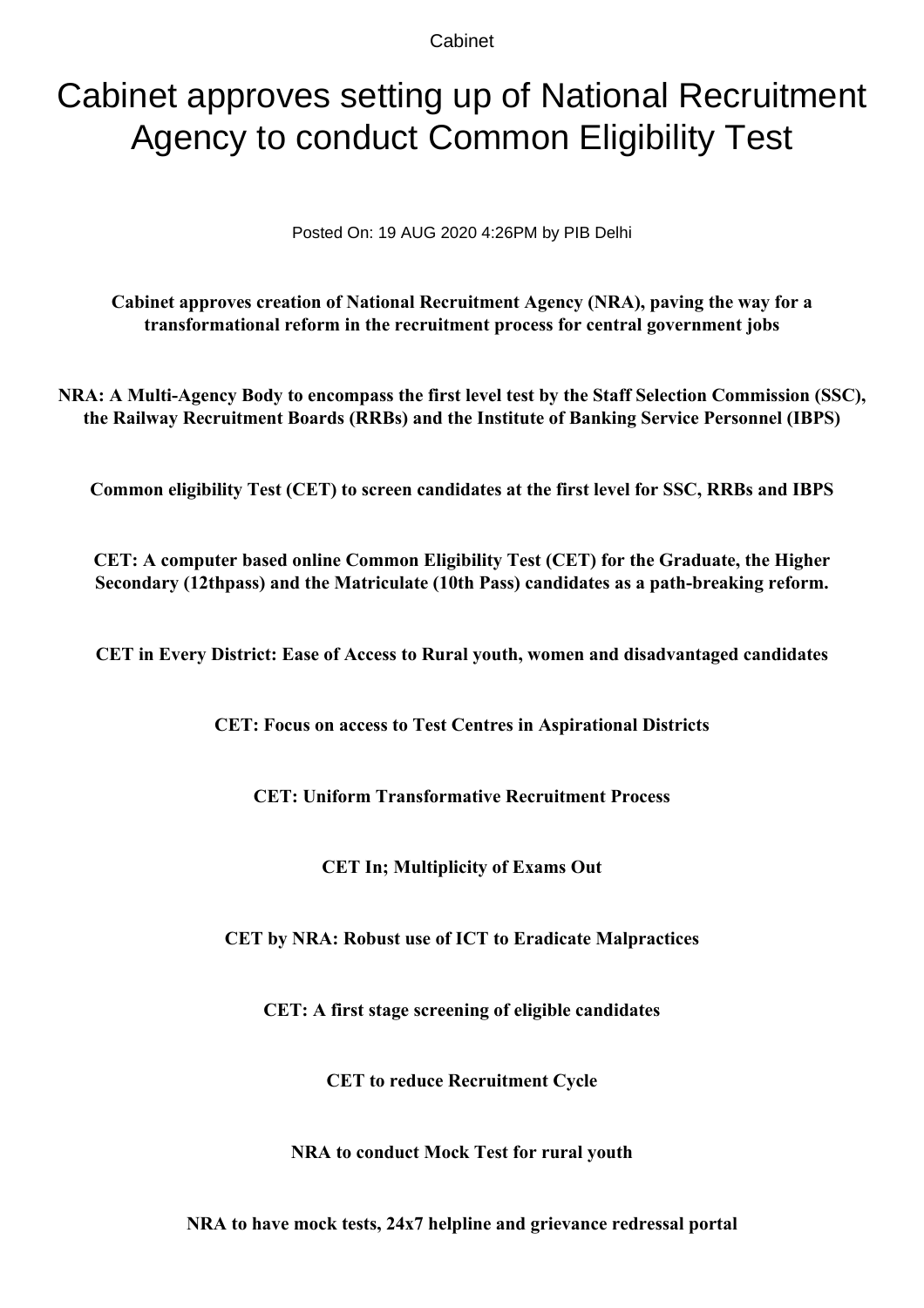The Union Cabinet chaired by the Prime Minister, Shri Narendra Modi has given its approval for creation of National Recruitment Agency (NRA), paving the way for a transformational reform in the recruitment process for central government jobs.

## **Recruitment Reform - a major boon for the youth**

At present, candidates seeking government jobs have to appear for separate examinations conducted by multiple recruiting agencies for various posts, for which similar eligibility conditions have been prescribed. Candidates have to pay fee to multiple recruiting agencies and also have to travel long distances for appearing in various exams. These multiple recruitment examinations are a burden on the candidates, as also on the respective recruitment agencies, involving avoidable/repetitive expenditure, law and order/security related issues and venue related problems. On an average, 2.5 crore to 3 crore candidates appear in each of these examinations. A common eligibility Test would enable these candidates to appear once and apply to any or all of these recruitment agencies for the higher level of examination. This would indeed be a boon to all the candidates.

## **National Recruitment Agency (NRA)**

A multi-agency body called the National Recruitment Agency (NRA) will conduct a Common Eligibility Test (CET) to screen/shortlist candidates for the Group B and C (non-technical) posts. NRA will have representatives of Ministry of Railways, Ministry of Finance/Department of Financial Services, the SSC, RRB & IBPS. It is envisioned that the NRA would be a specialist body bringing the state-of-the-art technology and best practices to the field of Central Government recruitment.

## **Access to Examination Centres**

Examination Centres in every District of the country would greatly enhance access to the candidates located in far-flung areas. Special focus on creating examination infrastructure in the 117 Aspirational Districts would go a long way in affording access to candidates at a place nearer to where they reside. The benefits in terms of cost, effort, safety and much more would be immense. The proposal will not only ease access to rural candidates, it will also motivate the rural candidates residing in the far-flung areas to take the examination and thereby, enhance their representation in Central Government jobs. Taking job opportunities closer to the people is a radical step that would greatly enhance ease of living for the youth.

## **Major Relief to poor Candidates**

Presently, the candidates have to appear in multiple examinations conducted by multiple agencies. Apart from the examination fees, candidates have to incur additional expenses for travel, boarding, lodging and other such. A single examination would reduce the financial burden on candidates to a large extent.

## **Women candidates to benefit greatly**

Women candidates especially from rural areas face constraints in appearing in multiple examinations as they have to arrange for transportation and places to stay in places that are far away. They sometimes have to find suitable persons to accompany them to these Centres that are located far away. The location of test centres in every District would greatly benefit candidates from rural areas in general and women candidates in particular.

## **Bonanza for Candidates from Rural Areas**

Given the financial and other constraints, the candidates from rural background have to make a choice as to which examination they want to appear in. Under the NRA, the candidates by appearing in one examination will get an opportunity to compete for many posts. NRA will conduct the first-level /Tier I Examination which is the stepping stone for many other selections.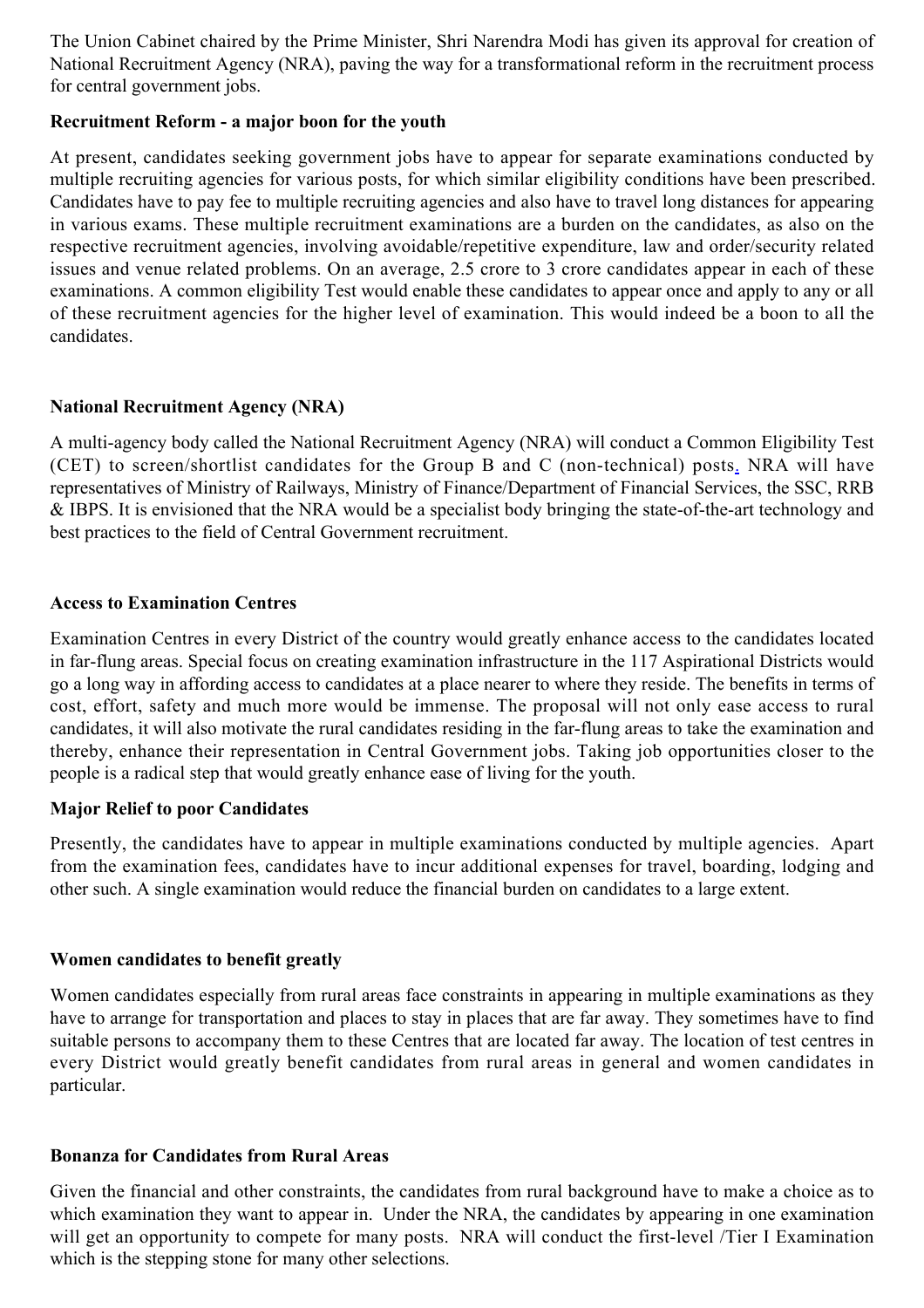### **CET Score to be valid for three years, no bar on attempts**

The CET score of the candidate shall be valid for a period of three years from the date of declaration of the result. The best of the valid scores shall be deemed to be the current score of the candidate. There shall be no restriction on the number of attempts to be taken by a candidate to appear in the CET subject to the upper age limit. Relaxation in the upper age limit shall be given to candidates of SC/ST/OBC and other categories as per the extant policy of the Government. This would go a long way in mitigating the hardship of candidates who spend a considerable amount of time, money and effort preparing and giving these examinations every year.

#### **Standardised Testing**

NRA shall conduct a separate CET each for the three levels of graduate, higher secondary (12th pass) and the matriculate  $(10^{th}$  pass) candidates for those non-technical posts to which recruitment is presently carried out by the Staff Selection Commission (SSC), the Railway Recruitment Boards (RRBs) and by the Institute of Banking Personnel Selection (IBPS). Based on the screening done at the CET score level, final selection for recruitment shall be made through separate specialised Tiers (II, III etc) of examination which shall be conducted by the respective recruitment agencies. The curriculum for this test would be common as would be the standard. This would greatly ease the burden of candidates who are at present required to prepare for each of the examinations separately as per different curriculum.

## **Scheduling Tests and choosing Centres**

Candidates would have the facility of registering on a common portal and give a choice of Centres. Based on availability, they would be allotted Centres. The ultimate aim is to reach a stage wherein candidates can schedule their own tests at Centres of their choice.

# **OUTREACH ACTIVITIES BY NRA**

## **Multiple languages**

The CET would be available in a number of languages. This would greatly facilitate people from different parts of the country to take the exam and have an equal opportunity of being selected.

#### **Scores – access to multiple recruitment agencies**

 Initially the scores would be used by the three major recruitment agencies. However, over a period of time it is expected that other recruitment agencies in the Central Government would adopt the same. Further, it would be open for other agencies in the public as well as private domain to adopt it if they so choose. Thus, in the long run, the CET score could be shared with other recruiting agencies in the Central Government, State Governments/Union Territories, Public Sector Undertaking and Private Sector. This would help such organizations in saving costs and time spent on recruitment.

#### **Shortening the recruitment cycle**

 A single eligibility test would significantly reduce the recruitment cycle. Some Departments have indicated their intention to do away with any second level test and go ahead with recruitment on the basis of CET scores, Physical Tests and Medical examination. This would greatly reduce the cycle and benefit a large section of youth.